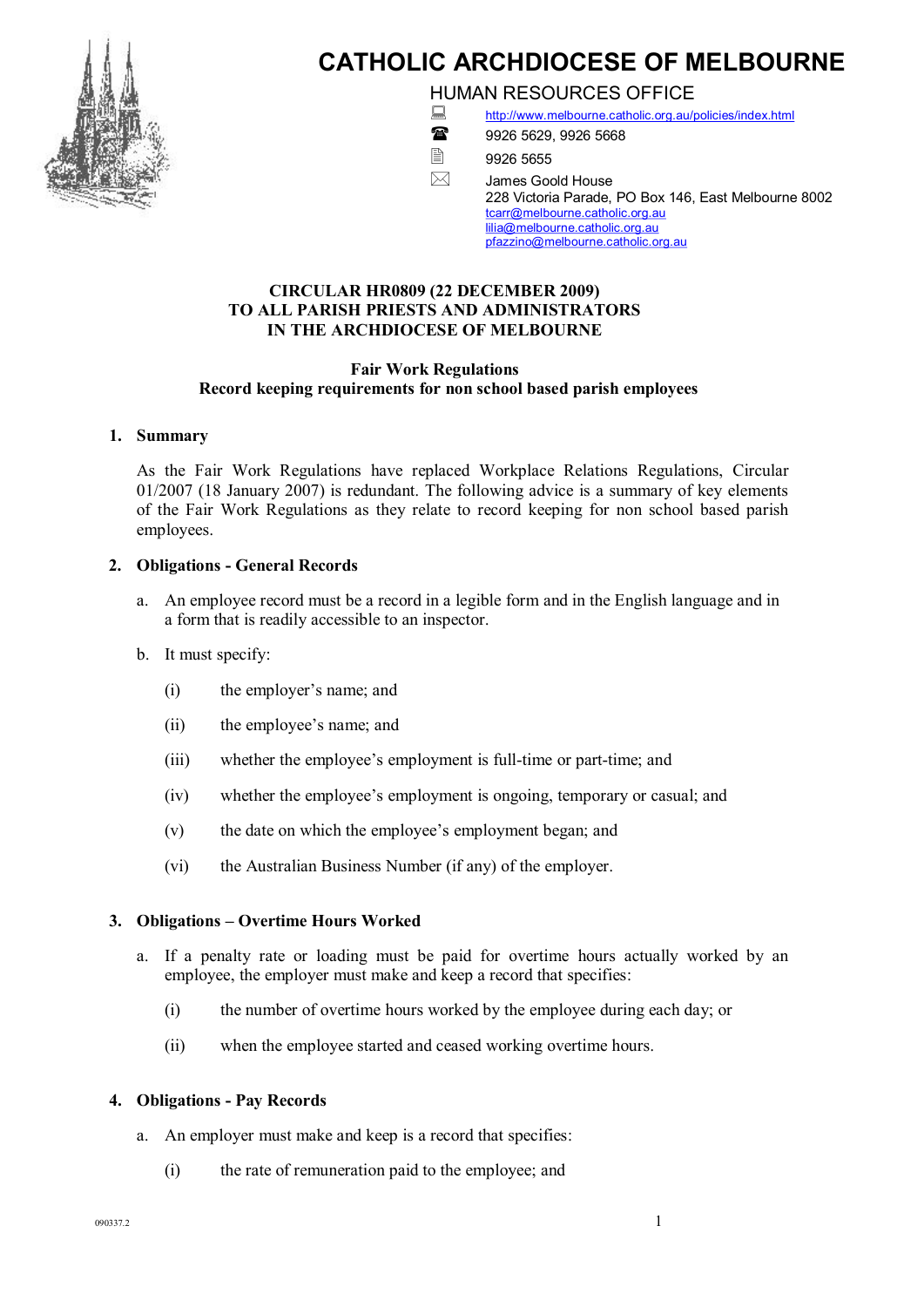- (ii) the gross and net amounts paid to the employee; and
- (iii) any deductions made from the gross amount paid to the employee.
- b. If the employee is a casual or irregular part-time employee who is guaranteed a rate of pay set by reference to a period of time worked, the record must set out the hours worked by the employee.
- c. If the employee is entitled to be paid:
	- (i) an incentivebased payment; or
	- (ii) a bonus; or
	- (iii) a loading; or
	- (iv) a penalty rate; or
	- (v) another monetary allowance or separately identifiable entitlement;

the record must set out details of the payment, bonus, loading, rate, allowance or entitlement.

#### **5. Obligations Payslips**

- a. A pay slip must be in electronic form or a hard copy.
- b. A pay slip must specify:
	- (i) the employer's name; and
	- (ii) the employee's name; and
	- (iii) the period to which the pay slip relates; and
	- (iv) the date on which the payment to which the pay slip relates was made; and
	- (v) the gross amount of the payment; and
	- (vi) the net amount of the payment; and
	- (vii) any amount paid to the employee that is a bonus, loading, allowance, penalty rate, incentive-based payment or other separately identifiable entitlement; and
	- (viii) the Australian Business Number (if any) of the employer.
- c. If an amount is deducted from the gross amount of the payment, the pay slip must also include the name, or the name and number, of the fund or account into which the deduction was paid.
- d. If the employee is paid at an hourly rate of pay, the pay slip must also include:
	- (i) the rate of pay for the employee's ordinary hours (however described); and
	- (ii) the number of hours in that period for which the employee was employed at that rate; and
	- (iii) the amount of the payment made at that rate.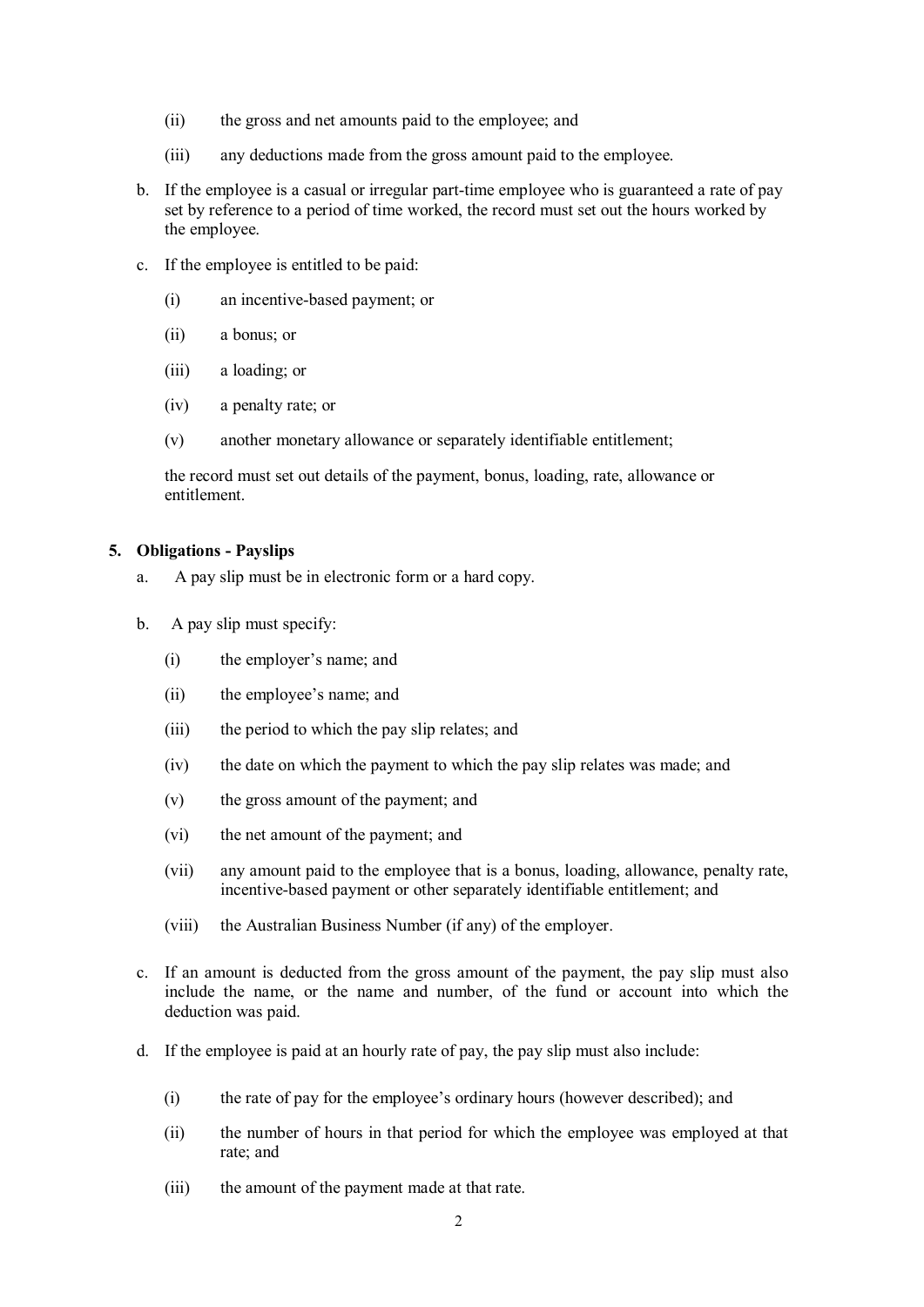- e. If the employee is paid at an annual rate of pay, the pay slip must also include the rate as at the latest date to which the payment relates.
- f. If the employer is required to make superannuation contributions for the benefit of the employee, the pay slip must also include:
	- (i) the amount of each contribution that the employer made during the period to which the pay slip relates, and the name, or the name and number, of any fund to which the contribution was made; or
	- (ii) the amounts of contributions that the employer is liable to make in relation to the period to which the pay slip relates, and the name, or the name and number, of any fund to which the contributions will be made.

### **6. Obligations Leave Records**

- a. The employer must make and keep is a record that sets out:
	- (i) any leave that the employee takes; and
	- (ii) the balance (if any) of the employee's entitlement to that leave from time to time.

#### **7. Superannuation contributions**

- a. The employer must make and keep a record that sets out:
	- (i) the amount of superannuation contributions made for the benefit of the employee;
	- (ii) the period over which the contributions were made;
	- (iii) the day on which each contribution was made; and
	- (iv) the name of the fund(s) to which a contribution was made.
- b. If a superannuation contribution is made to a fund chosen by the employee, the employer must keep a record of:
	- (i) the employee's choice of superannuation fund election; and
	- (ii) the date of that election.

### **8. Obligations termination of employment**

- a. The employer must make and keep a record that sets out whether the employment was terminated:
	- (i) by consent; or
	- (ii) by notice; or
	- (iii) summarily; or
	- (iv) in some other manner (specifying the manner); and
	- (v) the name of the person who acted to terminate the employment.